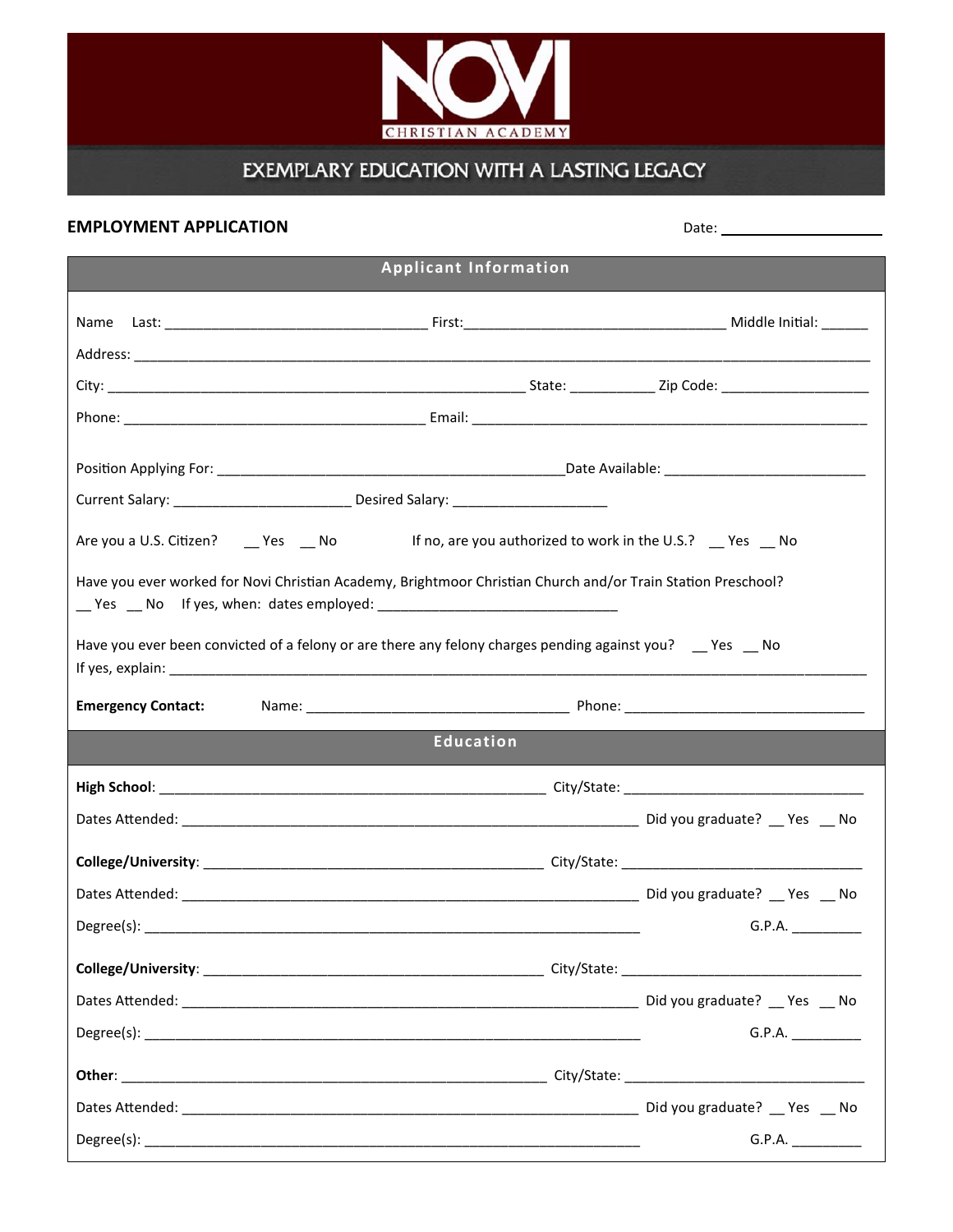| <b>Work Experience</b> (other than teaching)                                                                                                                                                                                                                                                                                                                                                                                                                                                                                                                                                                                 |  |  |  |  |
|------------------------------------------------------------------------------------------------------------------------------------------------------------------------------------------------------------------------------------------------------------------------------------------------------------------------------------------------------------------------------------------------------------------------------------------------------------------------------------------------------------------------------------------------------------------------------------------------------------------------------|--|--|--|--|
|                                                                                                                                                                                                                                                                                                                                                                                                                                                                                                                                                                                                                              |  |  |  |  |
|                                                                                                                                                                                                                                                                                                                                                                                                                                                                                                                                                                                                                              |  |  |  |  |
|                                                                                                                                                                                                                                                                                                                                                                                                                                                                                                                                                                                                                              |  |  |  |  |
|                                                                                                                                                                                                                                                                                                                                                                                                                                                                                                                                                                                                                              |  |  |  |  |
|                                                                                                                                                                                                                                                                                                                                                                                                                                                                                                                                                                                                                              |  |  |  |  |
| May we contact your previous supervisor for a reference? __ Yes _ No                                                                                                                                                                                                                                                                                                                                                                                                                                                                                                                                                         |  |  |  |  |
|                                                                                                                                                                                                                                                                                                                                                                                                                                                                                                                                                                                                                              |  |  |  |  |
|                                                                                                                                                                                                                                                                                                                                                                                                                                                                                                                                                                                                                              |  |  |  |  |
|                                                                                                                                                                                                                                                                                                                                                                                                                                                                                                                                                                                                                              |  |  |  |  |
|                                                                                                                                                                                                                                                                                                                                                                                                                                                                                                                                                                                                                              |  |  |  |  |
|                                                                                                                                                                                                                                                                                                                                                                                                                                                                                                                                                                                                                              |  |  |  |  |
| May we contact your previous supervisor for a reference? __ Yes __ No                                                                                                                                                                                                                                                                                                                                                                                                                                                                                                                                                        |  |  |  |  |
| References                                                                                                                                                                                                                                                                                                                                                                                                                                                                                                                                                                                                                   |  |  |  |  |
|                                                                                                                                                                                                                                                                                                                                                                                                                                                                                                                                                                                                                              |  |  |  |  |
|                                                                                                                                                                                                                                                                                                                                                                                                                                                                                                                                                                                                                              |  |  |  |  |
|                                                                                                                                                                                                                                                                                                                                                                                                                                                                                                                                                                                                                              |  |  |  |  |
|                                                                                                                                                                                                                                                                                                                                                                                                                                                                                                                                                                                                                              |  |  |  |  |
|                                                                                                                                                                                                                                                                                                                                                                                                                                                                                                                                                                                                                              |  |  |  |  |
| Name:                                                                                                                                                                                                                                                                                                                                                                                                                                                                                                                                                                                                                        |  |  |  |  |
|                                                                                                                                                                                                                                                                                                                                                                                                                                                                                                                                                                                                                              |  |  |  |  |
|                                                                                                                                                                                                                                                                                                                                                                                                                                                                                                                                                                                                                              |  |  |  |  |
| <b>Disclaimer &amp; Authorization</b>                                                                                                                                                                                                                                                                                                                                                                                                                                                                                                                                                                                        |  |  |  |  |
| I certify that the information in this application is complete and correct to the best of my knowledge and understand that any falsification,<br>misrepresentation, or omission of information is grounds for rejection of the Application or dismissal of any employment if I am hired.<br>Brightmoor Christian Church and ministries under such, is an equal opportunity employer. It is our policy that all applicants be considered<br>solely based on qualification and ability, without regards to race, relation, color, sex, age, national origin, disability, height, weight, marital<br>status, or veteran status. |  |  |  |  |
|                                                                                                                                                                                                                                                                                                                                                                                                                                                                                                                                                                                                                              |  |  |  |  |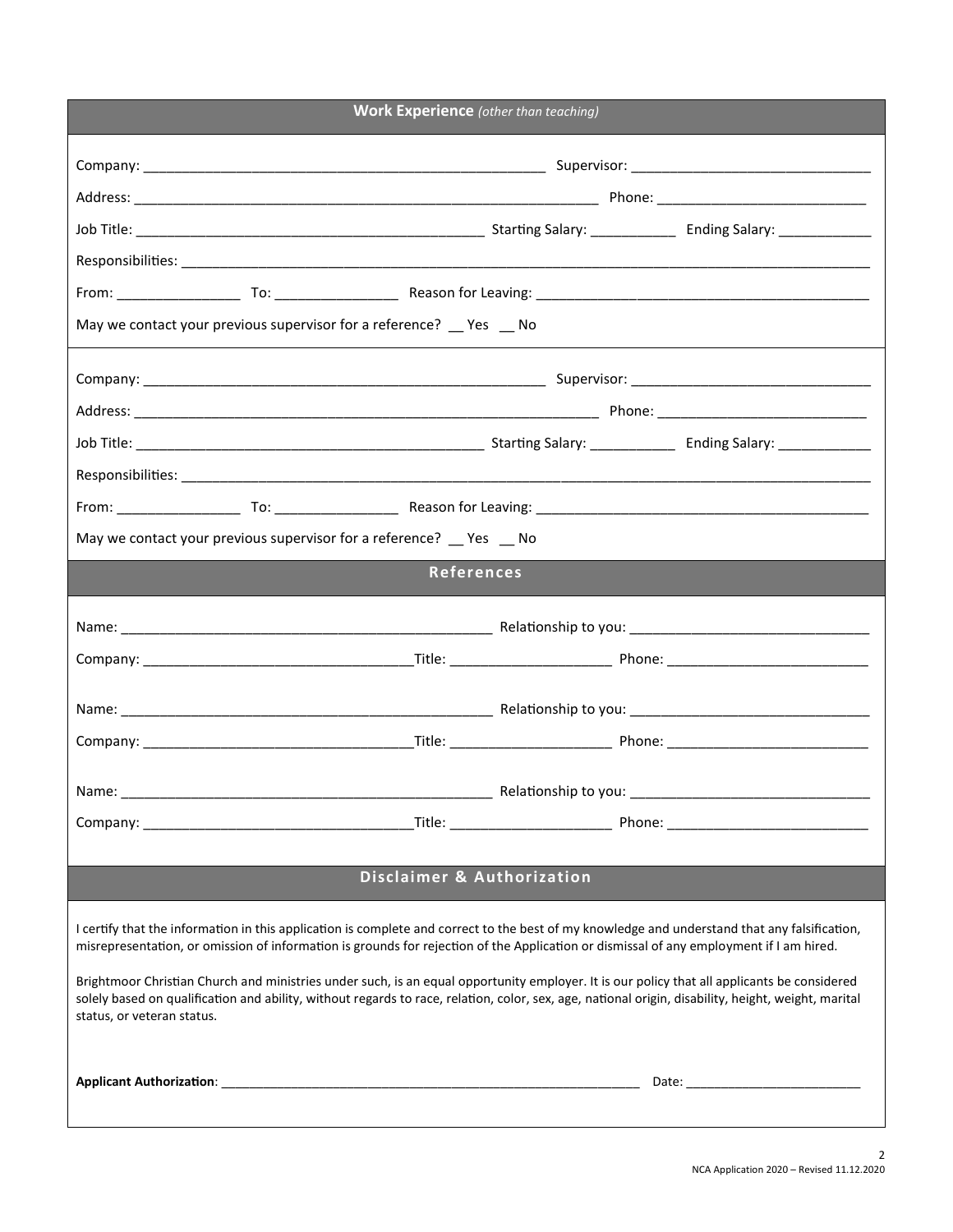## **The following to be completed by Teacher Applicants only.**

*Candidates applying for substitute positions, coaching positions or office staff positions do not need to fill out this portion.*

| <b>Teaching Experience</b>                                                                                                                                                                                                                                                                                                                                                                |  |                                                                   |  |  |
|-------------------------------------------------------------------------------------------------------------------------------------------------------------------------------------------------------------------------------------------------------------------------------------------------------------------------------------------------------------------------------------------|--|-------------------------------------------------------------------|--|--|
|                                                                                                                                                                                                                                                                                                                                                                                           |  |                                                                   |  |  |
|                                                                                                                                                                                                                                                                                                                                                                                           |  |                                                                   |  |  |
|                                                                                                                                                                                                                                                                                                                                                                                           |  | Starting Salary: ________________ Ending Salary: ______________   |  |  |
| Reason for Leaving: 1980 1990 1990 1990 1991 1992 1993 1994 1994 1995 1996 1997 1998 1999 1999 1999 1999 1999 1                                                                                                                                                                                                                                                                           |  |                                                                   |  |  |
|                                                                                                                                                                                                                                                                                                                                                                                           |  |                                                                   |  |  |
|                                                                                                                                                                                                                                                                                                                                                                                           |  |                                                                   |  |  |
|                                                                                                                                                                                                                                                                                                                                                                                           |  |                                                                   |  |  |
|                                                                                                                                                                                                                                                                                                                                                                                           |  |                                                                   |  |  |
|                                                                                                                                                                                                                                                                                                                                                                                           |  |                                                                   |  |  |
|                                                                                                                                                                                                                                                                                                                                                                                           |  |                                                                   |  |  |
|                                                                                                                                                                                                                                                                                                                                                                                           |  |                                                                   |  |  |
|                                                                                                                                                                                                                                                                                                                                                                                           |  | Starting Salary: _________________ Ending Salary: _______________ |  |  |
| Reason for Leaving: 1990 and 2000 and 2000 and 2000 and 2000 and 2000 and 2000 and 2000 and 2000 and 2000 and 2000 and 2000 and 2000 and 2000 and 2000 and 2000 and 2000 and 2000 and 2000 and 2000 and 2000 and 2000 and 2000                                                                                                                                                            |  |                                                                   |  |  |
| May we contact your previous supervisor(s) for a reference? Thes Theory Nare you currently under contract? Thes Theory<br>Number of years you have taught under contact ____<br>Have you been denied tenure or been dismissed from a teaching position? __ Yes __ No<br>Non-educational organizations or clubs:<br>Grades or subjects you desire to teach, listed in order of preference: |  |                                                                   |  |  |
| <b>Certification</b> (A copy of your certificate must be submitted with your application)                                                                                                                                                                                                                                                                                                 |  |                                                                   |  |  |